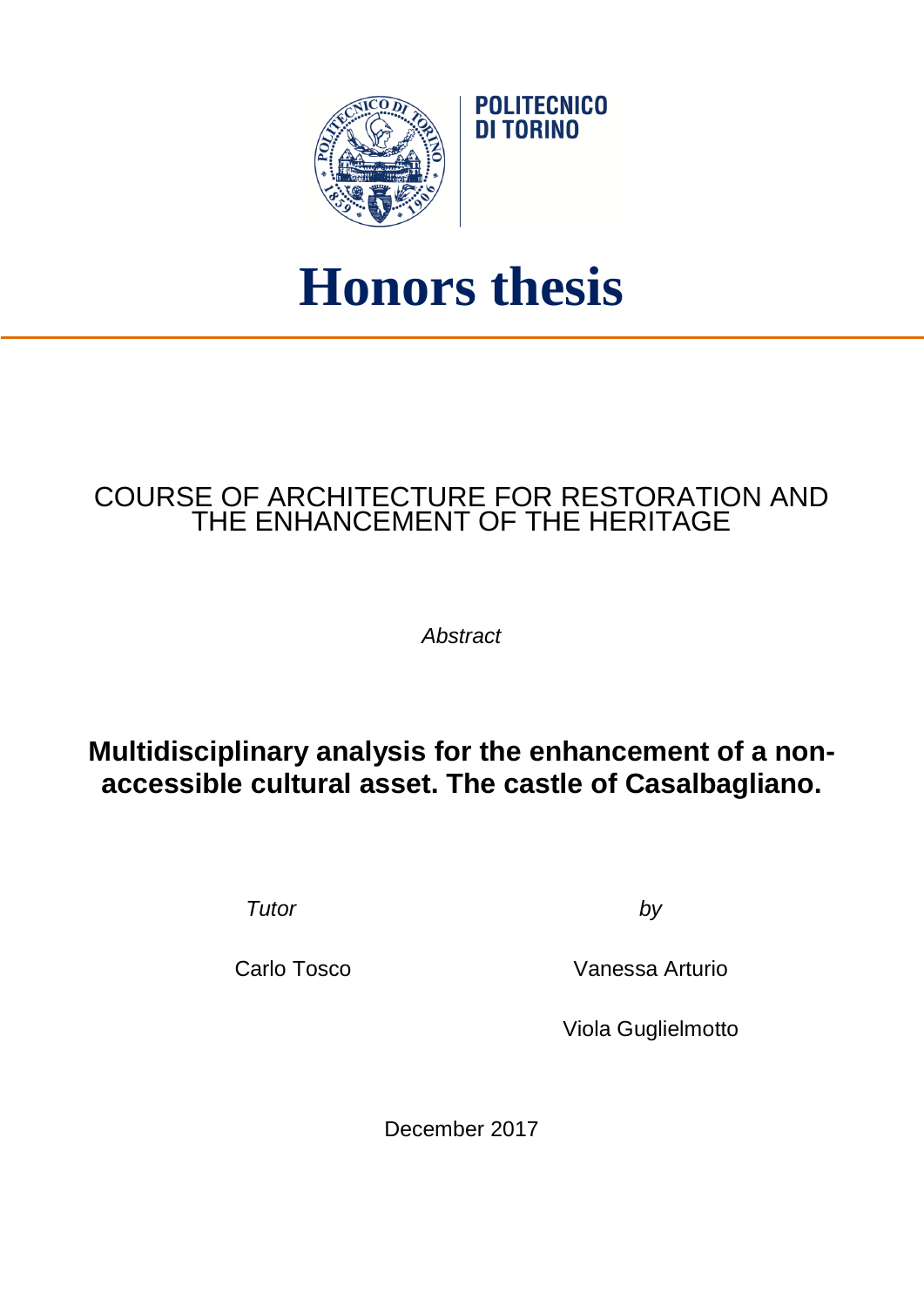Nowadays, The theme of non-accessible cultural assets is a very topical subject. The inaccessibility is often considered a limit that hinders the investigations that can be carried out on the asset itself, precluding possible interventions for recovery and enhancement. There is a lack of sensitivity in dealing with this problem, not only in the field of academic research, but also in more concrete precincts such as municipal administrations.

These, in fact, failing economic resources, sentence their complete abandonment. This condition has been an incentive for us to find a practical methodology to promote the development of design investigations that can not be performed directly in the field. For this reason, three disciplines have been identified, which fit well to indirect knowledge of the artefact. Among these, the history of architecture and the history of the territory, allow us to delineate the transformations and social dynamics that have influenced the life cycle of the asset.

The historical reports obtained through archival research can be linked to the archaeological stratigraphic reading of the topic, a subject that in recent decades has also been adapted to architecture. However, it is considered essential to carry out an architectural relief campaign, to obtain the graphic working basis, making use of new technologies that allow the recording of remote data such as drones, laser scanners and total stations. In this regard, the metric acquisition part is derived from a master degree work of the engineer Sara Gagliolo, graduated in 2016 at the University of Genoa; our task was to restore and decipher the artefact through drawings, models and images of synthesis, with the purpose of enhancement.

Likewise, knowledge of today's territorial context is at the basis of future planning choices aimed at enhancing the value of the asset, inlaid to the economic and cultural system. In this sense, the castle of Casalbagliano, stands for an emblematic case on which it's possible to experience the actual synergy of the adopted disciplines. In fact, it is inaccessible, consisting of different construction phases that are clearly legible and currently included in a problematic territorial context.

Through this multidisciplinary approach, it is possible to identify a winning design scenario, capable of emphasizing at best the identity of the asset and returning to the economiccultural needs of the territory.

The method can be more generally applied to the project to recover monumental property damaged by destructive, natural or anthropic events.

In conclusion, we can state that, despite the phase of knowledge of a building, which shows particular critical conditions, may require dilated times, it is the basis of conscious and reasoned design choices. The ultimate goal is to safeguard and enhance the asset, with positive effects on the territory.